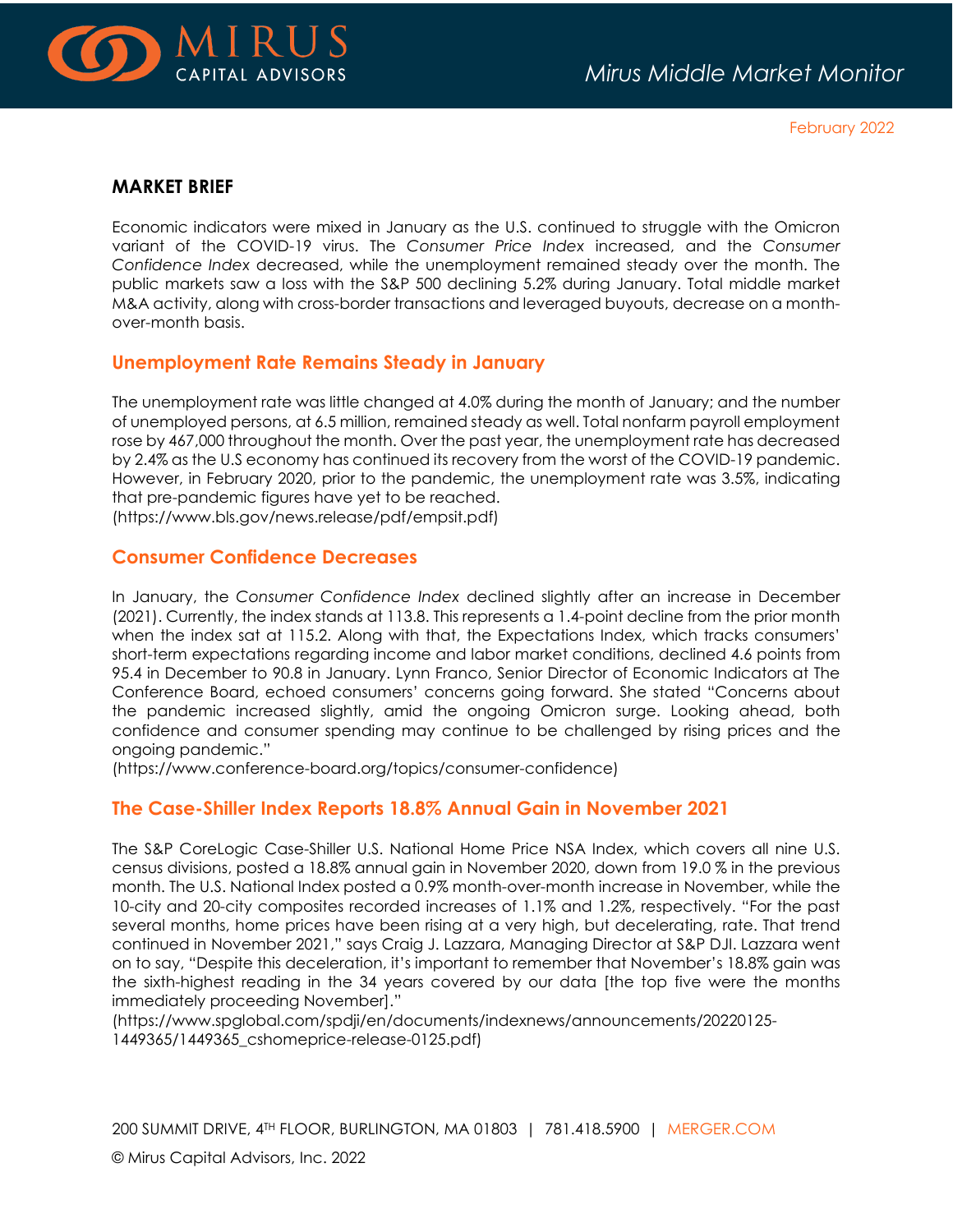

### **The Consumer Price Index Increased 0.6% in January**

The Consumer Price Index for All Urban Consumers (CPI-U) rose by 0.6% in January on a seasonally adjusted basis, the U.S. Bureau of Labor Statistics reported. Over the last twelve months, the allitems index increased 7.5% before seasonal adjustment. Increases in the indexes for food, electricity, and shelter were the largest contributors to the seasonally adjusted all-items increase. The food index rose 0.9% in January, after a 0.5% increase in December. The energy index also increased 0.9% over the month.

(https://www.bls.gov/news.release/cpi.nr0.htm)

### **PUBLIC MARKET**

The U.S. public markets traded down in January after a strong December. The S&P 500 decreased by 5.2% and the Dow Jones Industrial Average was down 4.0%.

|                                                 |                                |       | <b>Revenue Growth</b> |          | <b>EBITDA Growth</b> |          |                      |
|-------------------------------------------------|--------------------------------|-------|-----------------------|----------|----------------------|----------|----------------------|
| Category                                        | <b>EV / Revenue EV/ EBITDA</b> |       | 1 Year                | 3 Year   | 1 Year               |          | 3 Year EBITDA Margin |
| <b>Healthcare and Life Sciences</b>             |                                |       |                       |          |                      |          |                      |
| <b>Healthcare Technology</b>                    | 7.7x                           | 29.6x | 16.8%                 | 11.1%    | 0.6%                 | 2.3%     | 14.4%                |
| <b>Healthcare Equipment and Supplies</b>        | 5.5x                           | 19.4x | 16.0%                 | 8.8%     | 33.4%                | 14.4%    | 29.5%                |
| <b>Healthcare Providers and Services</b>        | 0.9x                           | 11.6x | 11.3%                 | 11.2%    | 8.1%                 | 10.3%    | 13.2%                |
| <b>Healthcare and Life Sciences Aggregate</b>   | 4.7x                           | 20.2x | 14.7%                 | 10.4%    | 14.0%                | 9.0%     | 19.1%                |
| <b>Technology</b>                               |                                |       |                       |          |                      |          |                      |
| <b>IT Services</b>                              | 4.7x                           | 20.6x | 8.0%                  | 6.0%     | 9.0%                 | 5.6%     | 12.2%                |
| <b>Software</b>                                 | 9.9x                           | 27.3x | 15.5%                 | 12.5%    | 19.2%                | 16.0%    | 7.3%                 |
| <b>Computers and Other Electronic Equipment</b> | 1.9x                           | 12.8x | 16.2%                 | 6.8%     | 32.4%                | 9.6%     | 19.9%                |
| <b>Technology Aggregate</b>                     | 5.5x                           | 20.2x | 13.2%                 | 8.4%     | 20.2%                | 10.4%    | 13.1%                |
|                                                 |                                |       |                       |          |                      |          |                      |
| <b>Industrial and Distribution</b>              |                                |       |                       |          |                      |          |                      |
| <b>Aerospace and Defense</b>                    | 2.1x                           | 15.1x | 2.3%                  | $-1.6%$  | 51.4%                | $-3.7%$  | 10.0%                |
| <b>Building Products</b>                        | 1.9x                           | 11.6x | 15.9%                 | 3.4%     | 35.1%                | 10.1%    | 17.7%                |
| <b>Construction and Engineering</b>             | 0.7x                           | 8.9x  | 12.1%                 | 8.3%     | 6.5%                 | 4.8%     | 8.4%                 |
| <b>Machinery</b>                                | 1.9x                           | 13.4x | 13.4%                 | 3.3%     | 23.2%                | 3.4%     | 5.2%                 |
| <b>Distributors</b>                             | 0.8x                           | 10.2x | 22.2%                 | 7.4%     | 35.5%                | 8.4%     | 4.5%                 |
| <b>Industrial and Distribution Aggregate</b>    | 1.5x                           | 11.9x | 13.2%                 | 4.2%     | 30.4%                | 4.6%     | 9.2%                 |
|                                                 |                                |       |                       |          |                      |          |                      |
| <b>Consumer Products</b>                        |                                |       |                       |          |                      |          |                      |
| <b>Food and Beverage</b>                        | 2.4x                           | 13.8x | 10.6%                 | 5.0%     | 8.9%                 | 5.5%     | 15.0%                |
| <b>Household and Personal Products</b>          | 3.7x                           | 18.2x | 5.5%                  | 2.4%     | 0.4%                 | 1.6%     | 17.4%                |
| <b>Household Durables</b>                       | 1.2x                           | 9.2x  | 11.1%                 | 3.8%     | 31.9%                | 10.5%    | 13.4%                |
| <b>Textiles, Apparel, and Luxury Goods</b>      | 3.2x                           | 14.8x | 21.4%                 | 4.3%     | 77.9%                | 11.0%    | 9.9%                 |
| <b>Consumer Products Aggregate</b>              | 2.6x                           | 14.0x | 12.1%                 | 3.9%     | 29.8%                | 7.1%     | 13.9%                |
|                                                 |                                |       |                       |          |                      |          |                      |
| <b>Business Services</b>                        |                                |       |                       |          |                      |          |                      |
| <b>Human Resource and Employment Services</b>   | 1.3x                           | 15.7x | 9.0%                  | 1.8%     | 31.9%                | 5.1%     | 11.8%                |
| <b>Research and Consulting Services</b>         | 3.6x                           | 16.4x | 8.2%                  | 4.4%     | 18.5%                | 6.3%     | 15.7%                |
| <b>Business Services Aggregate</b>              | 2.5x                           | 16.1x | 8.6%                  | 3.1%     | 25.2%                | 5.7%     | 13.7%                |
|                                                 |                                |       |                       |          |                      |          |                      |
| <b>Travel and Hospitality</b>                   |                                |       |                       |          |                      |          |                      |
| <b>Hotels, Resorts, and Cruise Lines</b>        | 8.5x                           | 29.4x | $-22.7%$              | $-22.5%$ | 0.0%                 | 0.0%     | $-1.4%$              |
| <b>Restaurants</b>                              | 3.3x                           | 15.9x | 5.5%                  | $-1.2%$  | 41.7%                | $-2.1%$  | 4.5%                 |
| <b>Leisure Facilities</b>                       | 5.3x                           | 23.7x | 25.5%                 | 1.3%     | 31.6%                | $-10.5%$ | 2.1%                 |
| <b>Travel and Hospitality Angregate</b>         | 5.7x                           | 23.0x | 2.7%                  | $-7.5%$  | 24.4%                | 4.2%     | 1.7%                 |

#### **Public Trading Multiples** As of February 8, 2022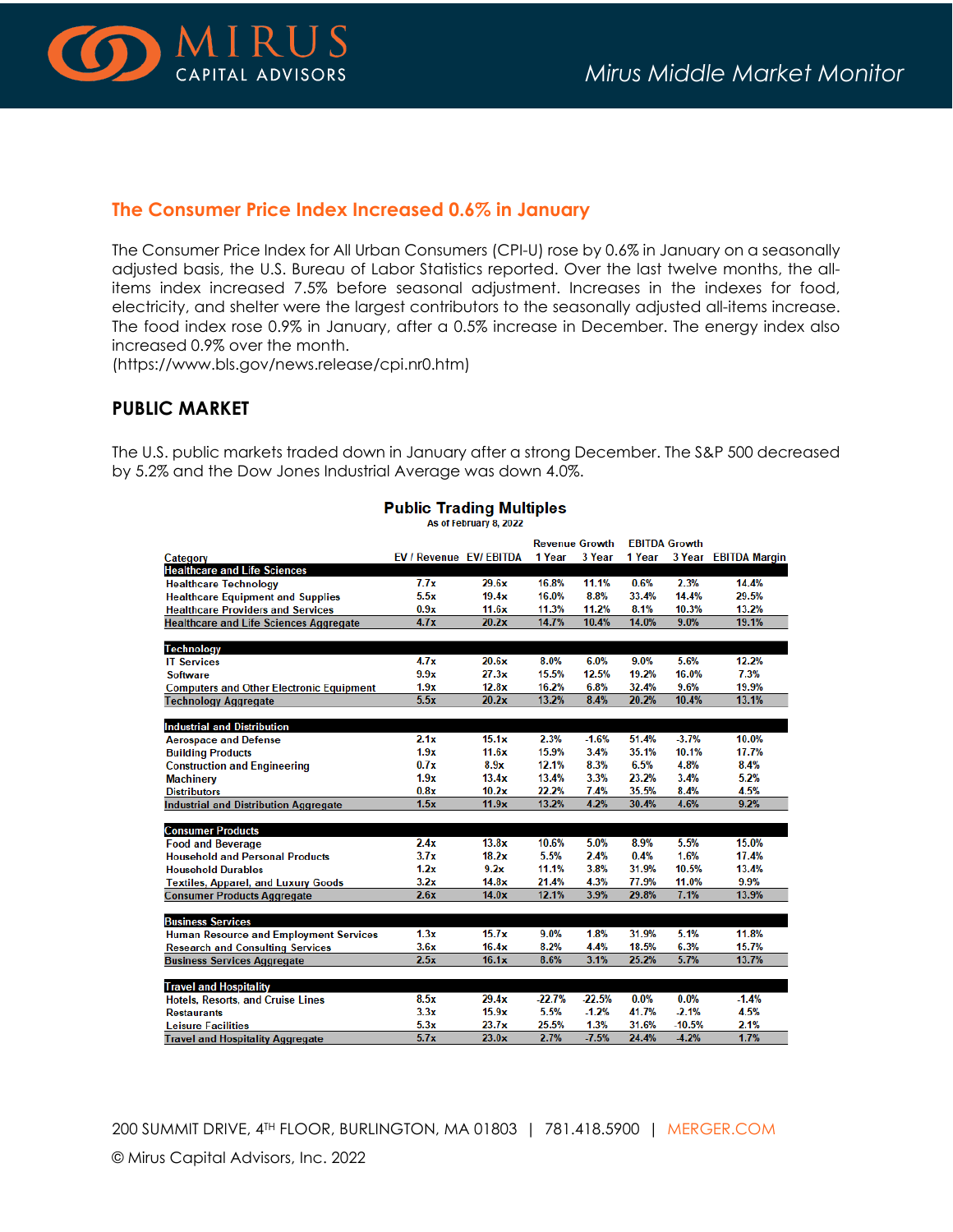

## **M&A MARKET**

Middle market M&A activity remained strong in January, although down somewhat from the spike in activity in December. Growth was driven by the number of middle market M&A transactions in the technology sector.



Cross-border middle market M&A activity slowed down in January after a strong month of December. A decrease in the number of deals in the travel and hospitality sector and the industrial and distribution sector contributed to the slower month.



200 SUMMIT DRIVE, 4TH FLOOR, BURLINGTON, MA 01803 | 781.418.5900 | [MERGER.COM](http://www.merger.com/)

© Mirus Capital Advisors, Inc. 2022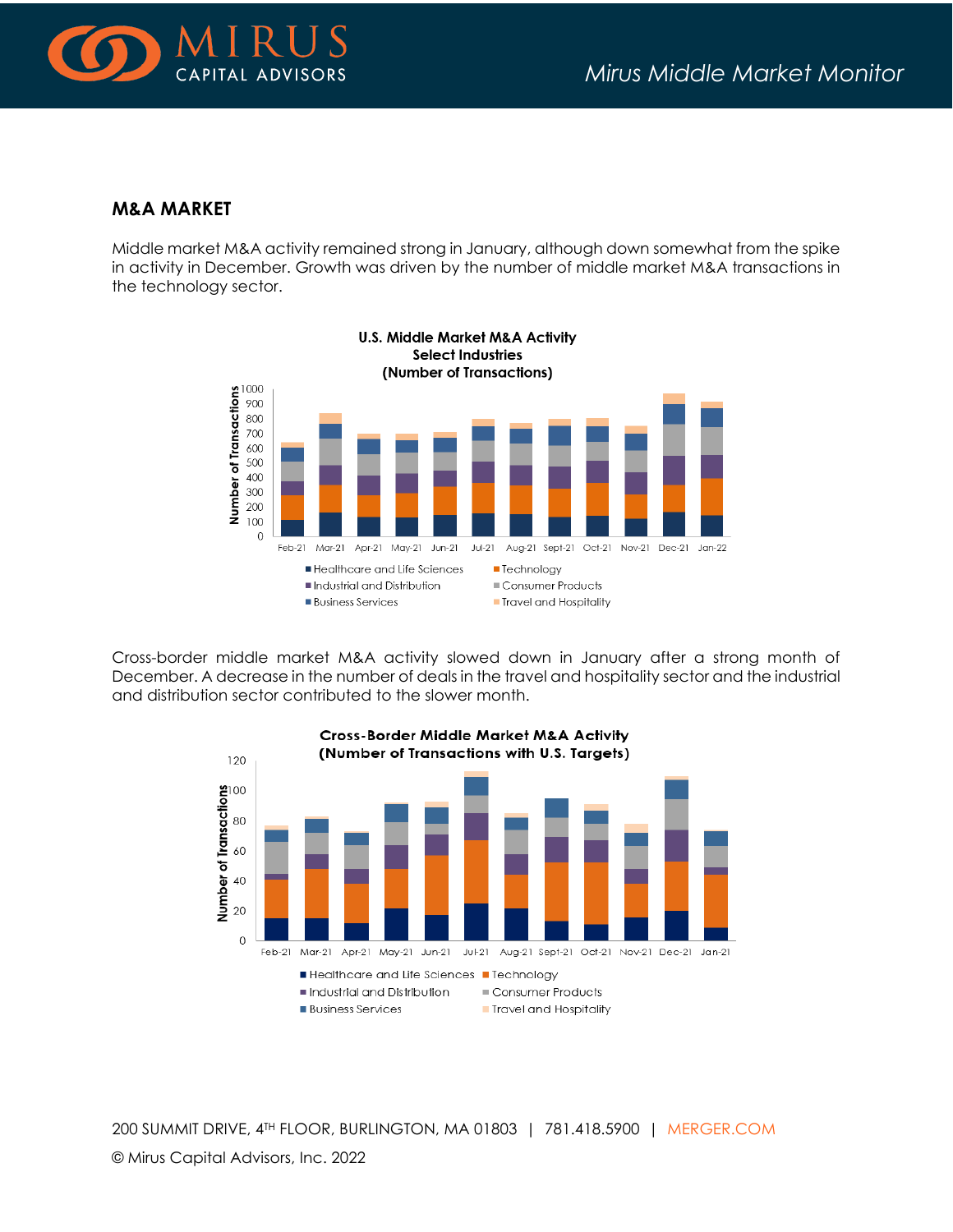

LBO transaction volume slowed in January after three increasingly strong months. Middle market LBO volume in the consumer products sector expanded compared to previous months. However, a decrease in LBO volume in the travel and hospitality sector and the business services sector resulted in an overall decrease in LBO transactions throughout the month.



#### **U.S. Middle Market Leveraged Buyouts** (Number of Transactions)

# **SELECT MIDDLE MARKET M&A TRANSACTIONS – TECHNOLOGY**

# *Alithya Group acquires Vitalyst*

On February 1, 2022, Alithya Group Inc. (NASDAQ: ALYA) announced that it has completed the acquisition of US-based Vitalyst, LLC for a purchase price of up to \$50.2 million. Vitalyst is an awardwinning Microsoft Gold Partner providing best-in-class employee experience and transformative change enablement via the on-demand, subscription-based *Adaptive Learning™* proprietary platform.

Vitalyst accompanies Fortune 1000 companies in the adoption of cloud-based, Microsoft business applications. Its more than 165 professionals currently support over 350 business applications for over 400 clients that operate in more than 20 countries. Its services are offered in over 10 languages and drive usage and awareness of Microsoft applications, allowing organizations to achieve the maximum return on their investment by enhancing user proficiency and productivity.

In a statement regarding the transaction, Paul Raymond, President and CEO at Alithya, stated, "I am proud to welcome Vitalyst to the Alithya community. In Vitalyst, we found a highly skilled team with a culture and vision in strong alignment with Alithya's values and corporate objectives. Vitalyst's blue-chip customer base, and its virtual *Adaptive Learning™* platform, provide strong bases for continued success in the years to come."

200 SUMMIT DRIVE, 4TH FLOOR, BURLINGTON, MA 01803 | 781.418.5900 | [MERGER.COM](http://www.merger.com/) © Mirus Capital Advisors, Inc. 2022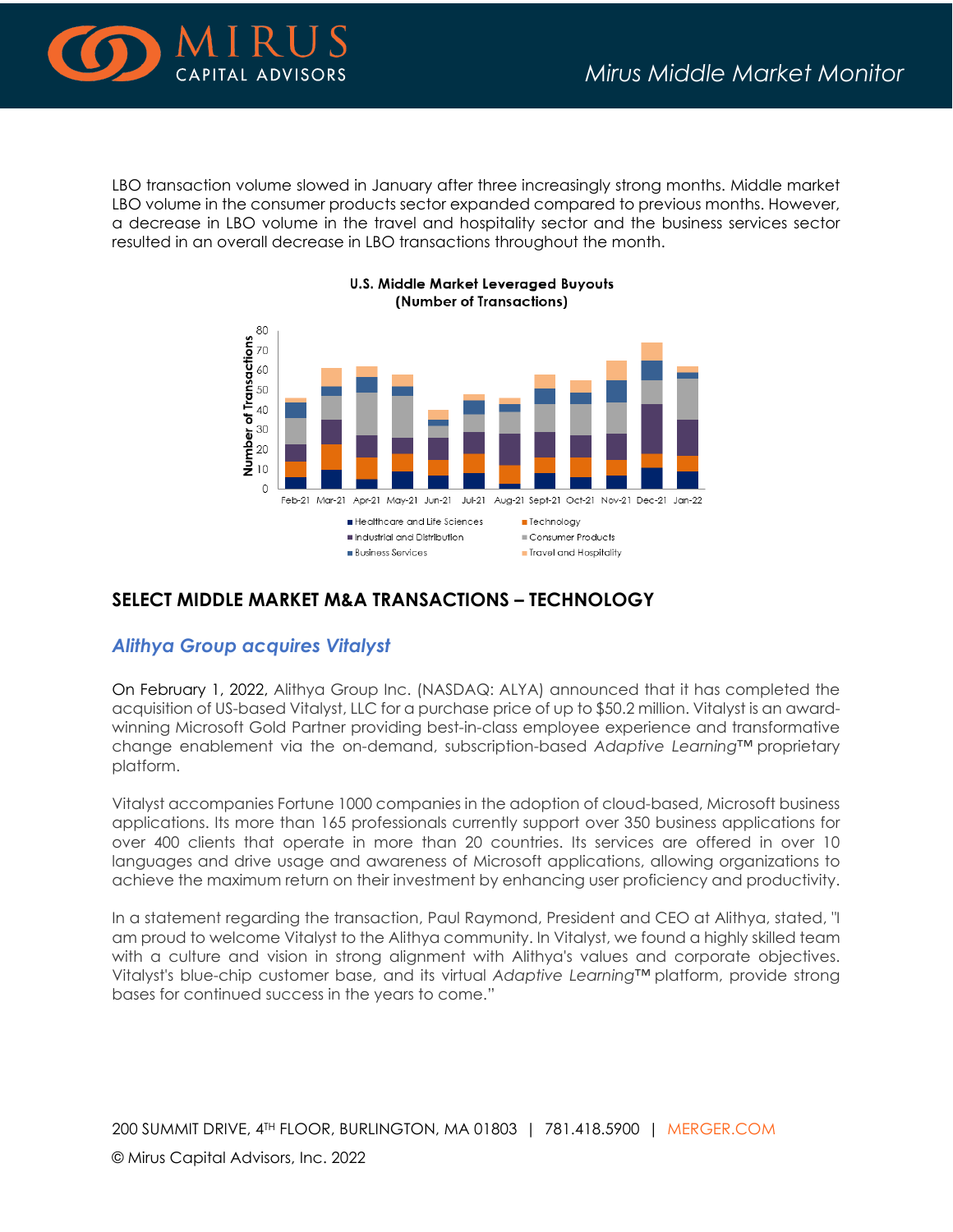

#### *Paylocity acquires Cloudsnap*

On January 19, 2022, Paylocity (NASQAQ: PCTY), a leading provider of cloud-based HR and payroll software solutions, announced the acquisition of Cloudsnap Inc., a flexible, low-code solution for integrating disparate business applications.

The acquisition of Cloudsnap's technology will enable Paylocity to deliver modern integrations and seamless data sharing between critical systems more efficiently and effectively, while helping to unify and automate business processes across HR, Finance, Benefits, and other systems.

### *Converge Technology Solutions acquires PDS Holding Company*

On January 10, 2022, Converge Technology Solutions Corp., a software-enabled IT & cloud solutions provider, announced it had acquired PDS Holding Company, a Delaware corporation, and its wholly-owned subsidiaries, including Paragon Development Systems, Inc. (PDS), a Wisconsin-based organization focused on fueling digital transformation. Converge acquired PDS from Mason Wells, a private equity firm based in Milwaukee, Wisconsin

"We're pleased to announce the addition of Paragon Development Systems, with its expertise in digital transformation, to Converge's portfolio of companies," stated Shaun Maine, CEO of Converge. "PDS's knowledge and proficiency in the healthcare space will enhance Converge's ability to deliver enterprise solutions and managed services to our clients in this sector across North America. Additionally, PDS's presence in the central region will give us more scale across Wisconsin, Illinois, and Minnesota to help us continue to meet the requirements of our clients in these areas."

"Converge is looking forward to working with Paragon Development Systems leadership to continue driving value and delivering an enhanced level of satisfaction that PDS clients have come to rely on over the past few decades," said Greg Berard, President, North America of Converge. "The synergies between Converge and PDS will allow us to offer increased benefits and an expanded solution portfolio for our mutual clients across North America."

#### **FURTHER INFORMATION**

Successful business owners have turned to Mirus Capital Advisors for more than 30 years to help them realize their ultimate accomplishment – the sale of their business. As a mid-market investment bank focused on mergers and acquisitions, Mirus drives successful deals for companies in the industrial, consumer, business services, healthcare and technology industries. Mirus has proven time and again that its deep industry expertise, focus on relationships, thorough preparation and unwavering commitment to every deal lead to meaningful accomplishments for business owners. Our affiliate Mirus Securities, Inc. is a registered broker-dealer and FINRA member.

For any questions about the Middle Market Monitor or Mirus Capital Advisors, please contact Mirus Capital Advisors at 781-418-5900 or visit [http://merger.com.](http://merger.com/) You can also contact our senior bankers directly:

200 SUMMIT DRIVE, 4TH FLOOR, BURLINGTON, MA 01803 | 781.418.5900 | [MERGER.COM](http://www.merger.com/) © Mirus Capital Advisors, Inc. 2022